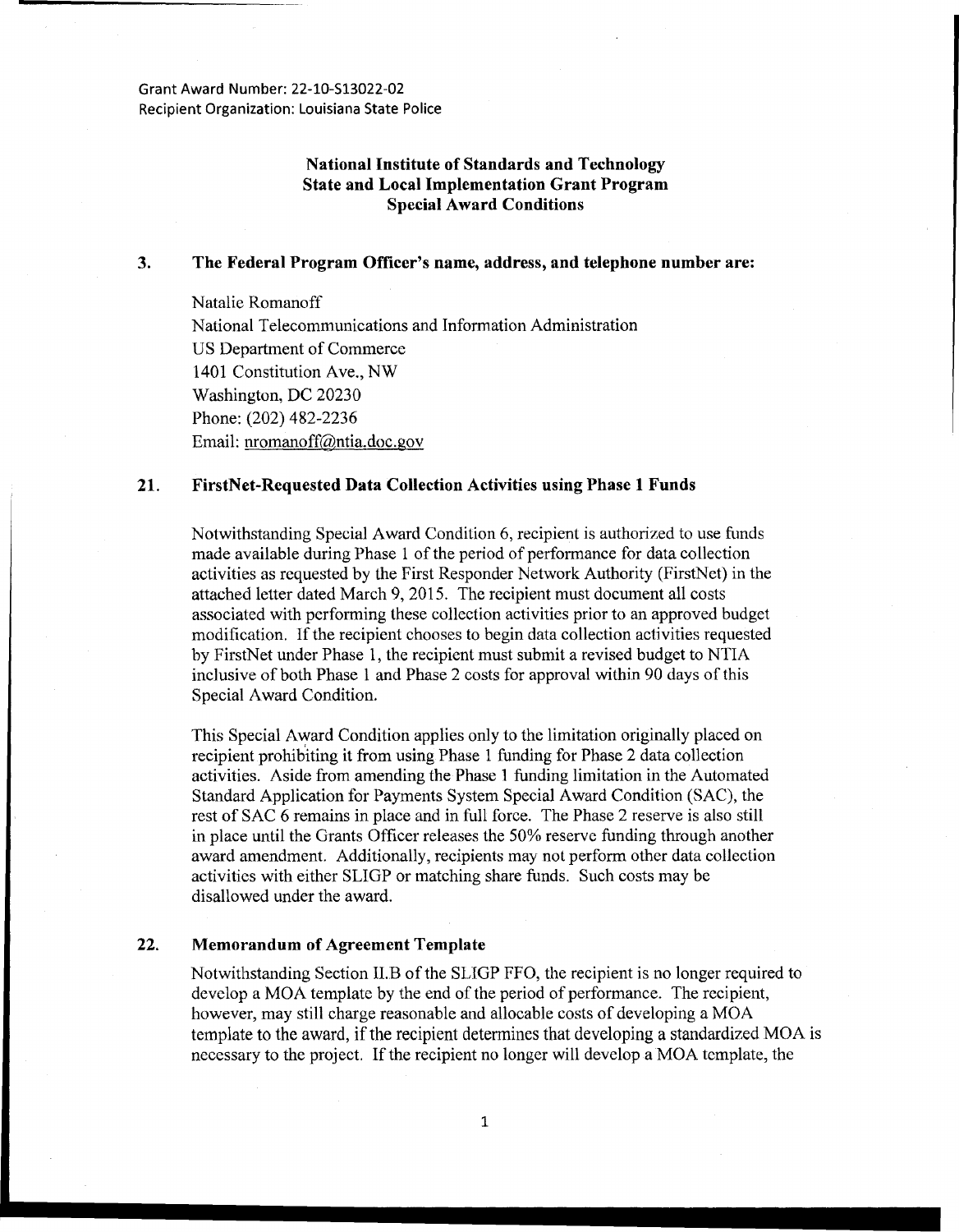## Grant Award Number: 22-10-513022-02 Recipient Organization: Louisiana State Police

recipient should notify NTIA in writing. If a revised budget is necessary to move funds initially budgeted for the MOA template development to another object class category, it may be done at the same time as the revised budget for FirstNet-requested data collection activities is submitted.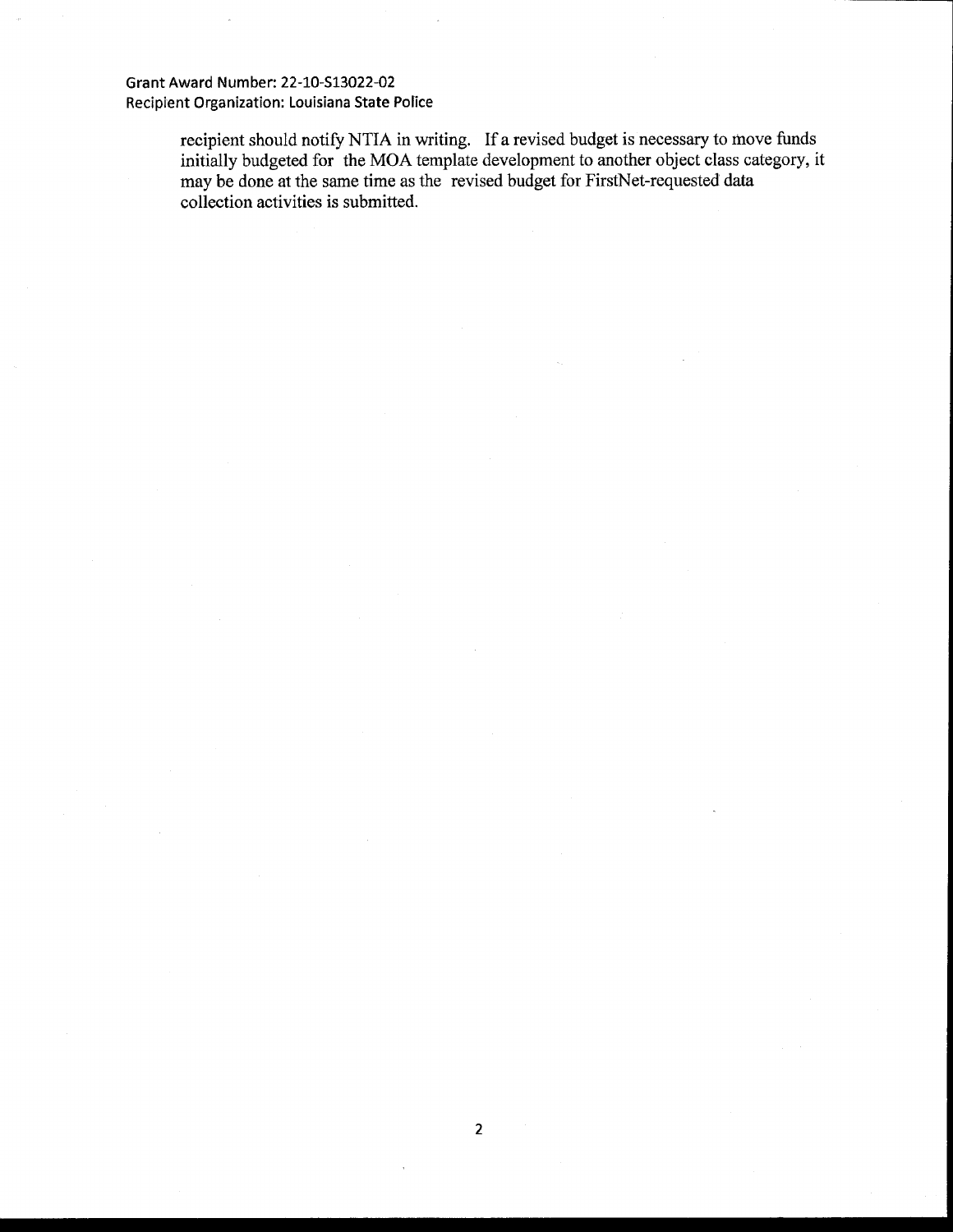

March 9, 2015

The Honorable Lawrence E. Strickling Assistant Secretary for Communications and Information U.S. Department of Commerce 1401 Constitution Avenue, N.W. Washington, D.C. 20230

# RE: SLIGP Second Phase- Finalized Data Collection Elements

Dear Assistant Secretary Strickling:

The First Responder Network Authority (FirstNct) has confirmed its approach to data collection for the second phase of the State and Local Implementation Grant Program (SLIGP) following meetings with, and the receipt of input from, the State Single Points of Contact (SPOCs). Based on the processes and anticipated timing tor the development of the Comprehensive Network Solution(s) Request for Proposal and State Plans for building, operating, and deploying the nationwide public safety broadband network. along with the feedback from many SPOCs, FirstNet has concluded that the attached data collection elements are those that would be useful for the second phase of SLIGP and will pursue accordingly.

The attached data elements are intended to maximize the collection of stakeholder inputs tor FirstNet's planning process to help shape the Nationwide Public Safety Broadband Network acquisition and ultimately the State Plans that are delivered to each Governor. In particular, FirstNct will request data from the States on five general topics:

- I) Coverage- desired coverage areas and deployment phases
- 2) Users and Operational Areas- information on potential user base and their operational areas
- 3) Capacity Planning- infonnation on applications and data usage
- 4) Current Providers / Procurement information on current service providers, plans, and potential barriers to adoption
- 5) State Plan Decision- documentation of the process and potential barriers for State Plan decision-making

I thank you for your prompt attention to this matter and, as always, look forward to out· ongoing partnership on SLIGP endeavors.

Sincerely TJ Kennedy

**Acting Executive Director** First Responder Network Authority

 $cc:$ Stephen Fletcher, Associate Administrator for Public Safety National Telecommunications and Information Administration

> First Responder Network Authority • U.S. Department of Commerce 12201 Sunrise Valley Drive • Reston, VA 20192